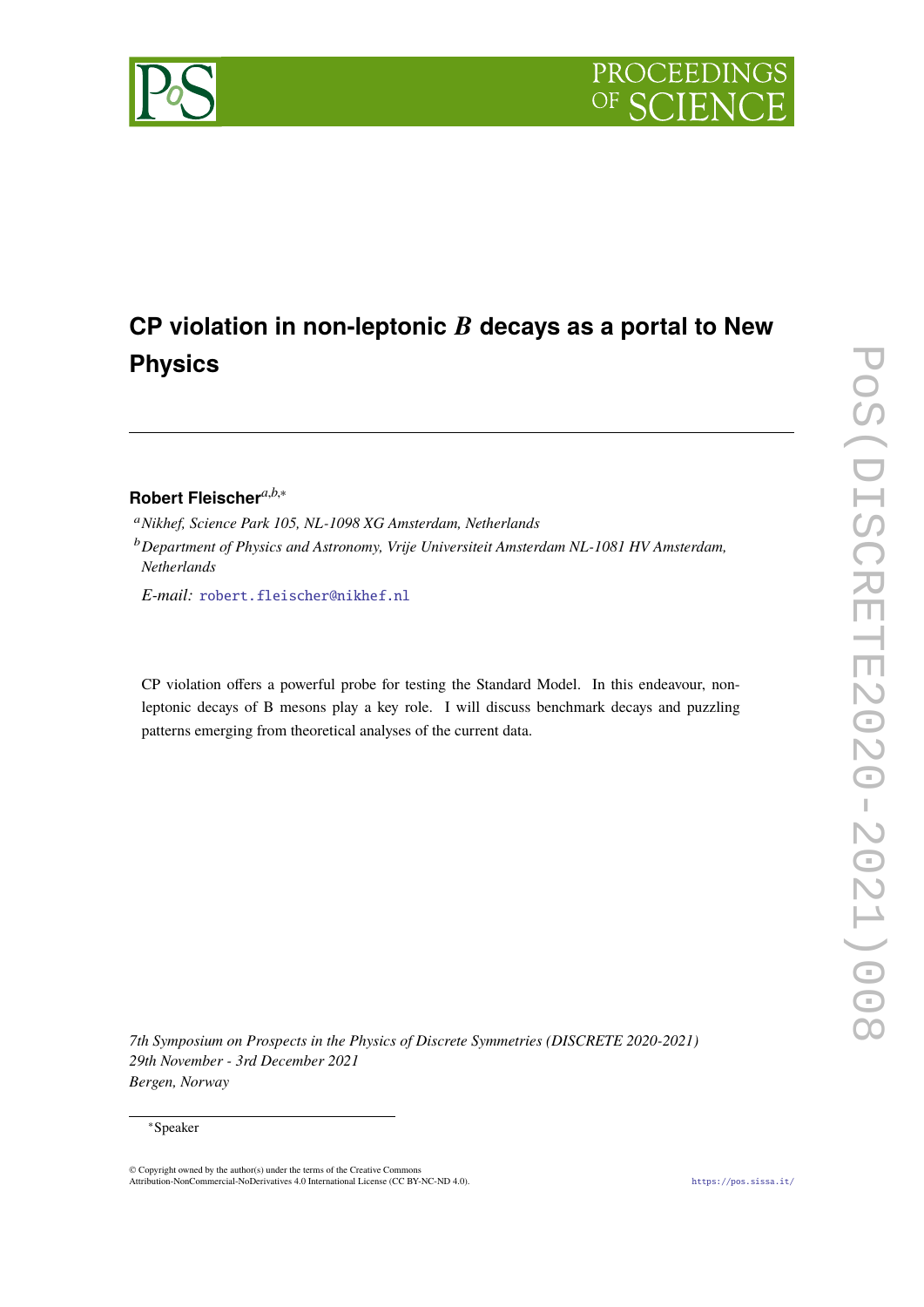### **1. Setting the stage**

In the Standard Model (SM), the Cabibbo–Kobayashi–Maskawa (CKM) matrix gives rise to a plethora of quark-flavour physics phenomena and allows us to accommodate CP violation through a complex phase. The "quark-flavour code" of the SM is encoded in weak decays of *K*, *D* and *B* mesons, where the latter offer particularly interesting probes. In scenarios for New Physics (NP), we typically have new sources for flavour and CP violation. Despite its tremendous success, we have indications that the SM cannot be complete, where key examples are the baryon asymmetry of the Universe, as well as the established non-vanishing neutrino masses and dark matter. Furthermore, we do not understand the origin of the structure of the SM and the patterns of masses and flavourmixing parameters with their intriguing hierarchies at a more fundamental level.

Where do we stand? Data taken at the Large Hadron Collider (LHC) have led to the discovery of the Higgs boson by the ATLAS and CMS collaborations in 2012. These experiments are further impressively studying the properties of this fascinating particle. However, no other new particles and deviations from the SM were so far seen by these experiments at the high-energy frontier. Concerning CP violation and the quark-flavour sector, we have a globally consistent picture with the CKM paradigm. However, at the high-precision frontier, various "anomalies" with respect to the SM picture have emerged in observables of certain *B*-meson decays, where semi-leptonic channels are in the spotlight since a few years, with potential signals of the violation of lepton flavour universality, as discussed in detail in [\[1\]](#page-9-0). However, also non-leptonic *B* decays show puzzling effects, which will be the focus of this presentation. Further long-standing tensions with respect to the SM arise in the anomalous magnetic moment of the muon.

In view of this situation, we may conclude that NP described by a Lagrangian

$$
\mathcal{L} = \mathcal{L}_{SM} + \mathcal{L}_{NP}(\varphi_{NP}, g_{NP}, m_{NP}, \ldots)
$$
 (1)

is characterised by a large NP scale  $\Lambda_{NP}$  far beyond the TeV regime, which would be challenging for direct searches at ATLAS and CMS, or/and symmetries prevent large NP effects in flavour-changing neutral currents and the flavour sector. Fortunately, we are facing exciting future prospects, in particular due to the LHC upgrade(s) and the data taking at the Belle II experiment.

In order to deal with NP effects entering far beyond the electroweak scale, "Effective Field Theories" offer a powerful framework. Here the heavy degrees of freedom, i.e. NP particles as well as the top quark and the *Z* and *W* bosons of the SM, are "integrated out" from appearing explicitly for low-energy phenomena, and are then described by short-distance functions. In recent decades, perturbative QCD corrections were calculated and renormalisation group techniques applied for the summation of large logarithms. Such analyses have been performed for the SM, but also a wide spectrum of specific NP scenarios. In order to perform model-independent analyses of NP effects, Standard Model Effective Theories (SMEFT) offer an interesting tool.

Utilising these techniques, for the description of non-leptonic *B*-meson decays  $\overline{B} \to \overline{f}$ , lowenergy effective Hamiltonians are used that take the following structure in the SM:

$$
\langle \overline{f} | \mathcal{H}_{\text{eff}} | \overline{B} \rangle = \frac{G_{\text{F}}}{\sqrt{2}} \sum_{j} \lambda_{\text{CKM}}^{j} \sum_{k} C_{k}(\mu) \langle \overline{f} | Q_{k}^{j}(\mu) | \overline{B} \rangle. \tag{2}
$$

Here  $G_F$  is Fermi's constant, the  $\lambda_{CKM}^j$  denote products of CKM matrix elements,  $\mu$  is a renormalization scale, while the  $Q_i^j$  $\kappa_k^{\prime}$  are four-quark operators with their short-distance Wilson coefficients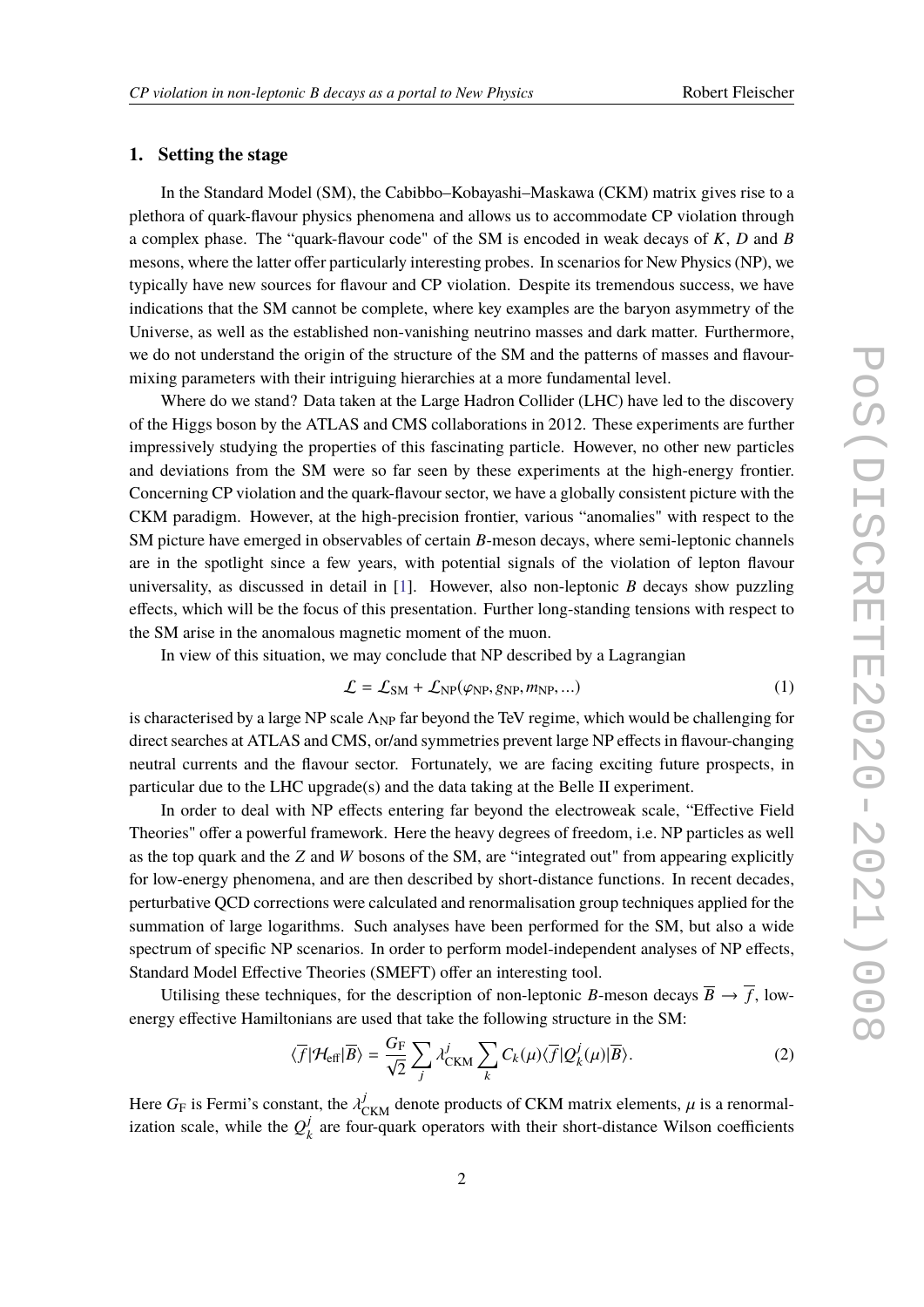$C_k(\mu)$ . Such Hamiltonians characterise different quark-flavour processes, and specific decays are described through the corresponding hadronic matrix elements. Whereas the Wilson coefficients can be calculated, including QCD corrections leading to the  $\mu$  dependences, the non-perturbative hadronic matrix elements usually are affected by large hadronic uncertainties. Beyond the SM, the Wilson coefficients of SM operators may get new contributions but also new operators may arise. In general, we may also get new sources of CP violation, which are described by complex couplings.

Non-leptonic *B* decays are key players in the field of CP violation. The reason is that CPviolating rate asymmetries are generated through interference effects which may arise in such processes. Theoretical predictions are affected by hadronic matrix elements of four-quark operators. Fortunately, it is possible to circumvent the calculation of the hadronic matrix elements  $\langle \overline{f} | Q_i^j \rangle$  $\frac{J}{k}(\mu)|\overline{B}\rangle$ in studies of CP violation: First, amplitude relations can be exploited, either in exact relations, involving pure "tree" decays of the kind  $B \to DK$ , or approximate relations, which follow from flavour symmetries of strong interactions, i.e.  $SU(2)$  isospin or flavour  $SU(3)$ , involving  $B \to \pi \pi$ ,  $B \to \pi K$  and  $B_{(s)} \to K K$  modes. Second, in decays of neutral  $B_d$  or  $B_s$  mesons, we may get interference effects through  $B_q^0 - \overline{B}_q^0$  mixing ( $q = d, s$ ) should both the  $B_q^0$  and the  $\overline{B}_q^0$  mesons decay into the same final state, thereby leading to "mixing-induced" CP violation. If one CKM amplitude dominates the decay, the corresponding hadronic matrix elements cancel in such "mixing-induced" CP asymmetries, while "direct" CP violation – arising directly at the decay amplitude level through interference between different decay contributions – would vanish.

Measurements of CP violation in non-leptonic *B* decays allow determinations of the angles of the Unitarity Triangle (UT) of the CKM matrix. For detailed analyses of the UT, see Refs. [\[2\]](#page-9-1). In the presence of NP contributions, discrepancies should emerge between constraints from various processes. A key ingredient for such studies is given by the  $B_q^0$ – $\overline{B}_q^0$  mixing phases.

## 2. Precision measurements of the  $B^0_q\text{--}\overline{B}^0_q$  mixing phases

In the SM,  $B_q^0$ – $\overline{B}_q^0$  mixing arises from box topologies [\[3\]](#page-9-2). This phenomenon is very sensitive to possible NP contributions which may either enter the loop processes or at the tree level, as, for instance, in models with extra Z' bosons. In general, such effects involve also new sources for CP violation. The CP-violating phases associated with  $B_q^0$ - $\overline{B}_q^0$  mixing can be written as follows:

<span id="page-2-1"></span>
$$
\phi_d = 2\beta + \phi_d^{\text{NP}}, \quad \phi_s = -2\lambda^2 \eta + \phi_s^{\text{NP}}, \tag{3}
$$

where  $\beta$  is one of the angles of the UT,  $\lambda = |V_{us}| \approx 0.22$  and  $\eta$  are CKM parameters, and the  $\frac{q}{q}$  and the primers. It is crucial for resolving smallish NP effects to have a critical look at theoretical analyses  $_{q}^{\text{NP}}$  denote NP phases. In our quest for physics beyond the SM, we are moving towards new and their approximations, where strong interactions lead to hadronic uncertainties. The goal is to match the experimental and theoretical precisions. Benchmark decays for exploring CP violation are  $B_d^0 \rightarrow J/\psi K_S$  and  $B_s^0 \rightarrow J/\psi \phi$ , which allow measurements of the  $B_{d,s}^0 - \bar{B}_{d,s}^0$  mixing phases  $\phi$ . Incertainties arise from doubly Cabibbo suppressed papeuin contributions. However these  $d,s$  $\phi_{d,s}$ . Uncertainties arise from doubly Cabibbo-suppressed penguin contributions. However, these  $\phi_{d,s}$ . effects are usually neglected. How big are these contributions and how can they be controlled?

In the SM, the amplitude of the decay  $B_d^0 \to J/\psi K_S$  takes the following form [\[4\]](#page-9-3):

<span id="page-2-0"></span>
$$
A(B_d^0 \to J/\psi K_S) = \left(1 - \lambda^2/2\right) \mathcal{H}' \left[1 + \epsilon a' e^{i\theta'} e^{i\gamma}\right],\tag{4}
$$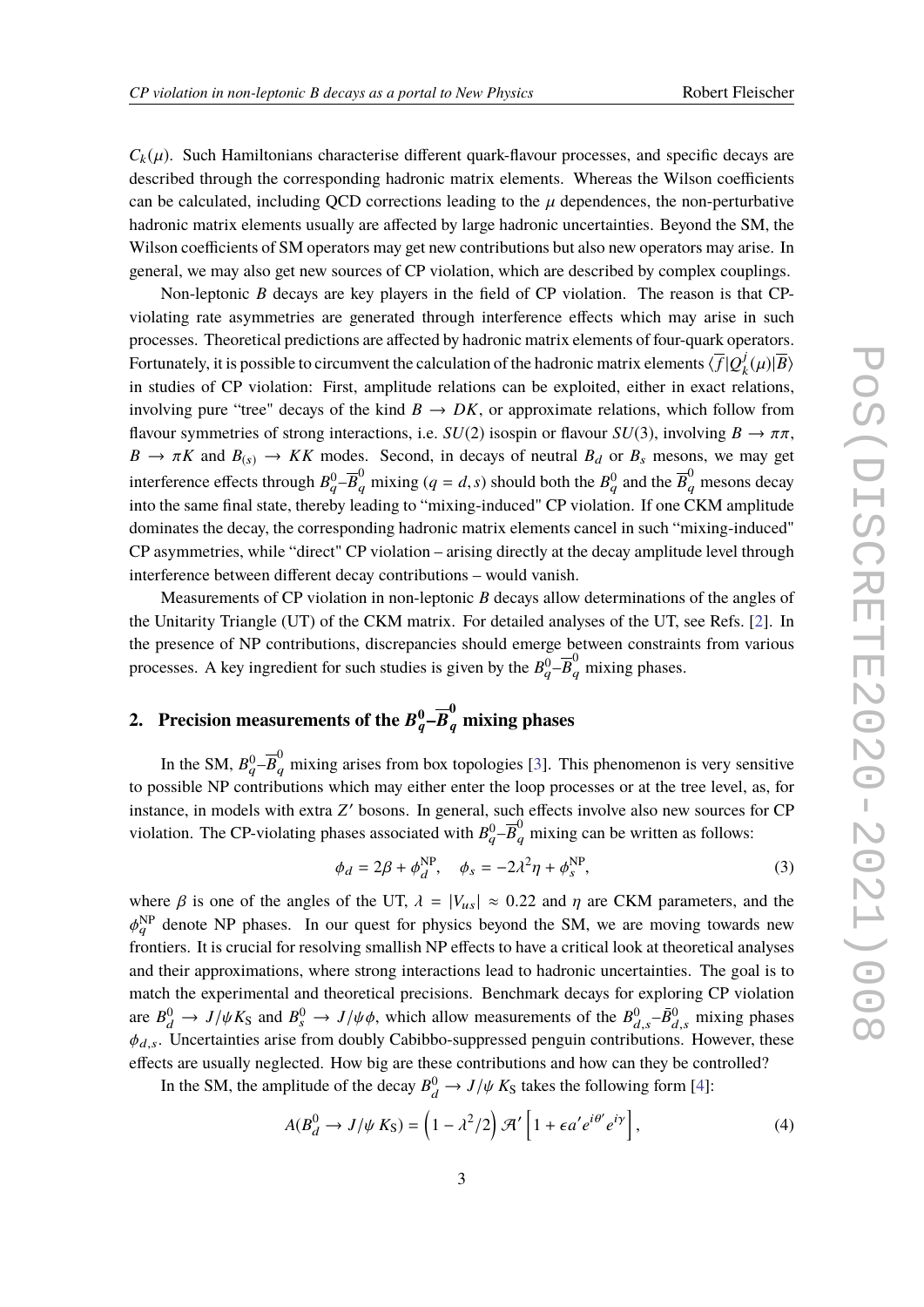



<span id="page-3-1"></span>**Figure 1:** Illustration of the interplay between the determination of the CP-violating phases  $\phi_d$  and  $\phi_s$  and their hadronic penguin shifts  $\Delta \phi_d$  and  $\Delta \phi_s$  through control channels (from Ref. [\[14\]](#page-10-0)).

where  $\mathcal{A}'$  and  $a'e^{i\theta'}$  are hadronic parameters which are governed by colour-suppressed tree and penguin topologies, respectively,  $\gamma$  is the corresponding UT angle, and  $\epsilon \equiv \lambda^2/(1-\lambda^2) \sim 0.05$ . The mixing induced and direct CB extremations for all C respectively estimates following relations mixing-induced and direct CP asymmetries *S* and *C*, respectively, satisfy the following relation:

<span id="page-3-0"></span>
$$
\frac{S(B_d \to J/\psi K_S)}{\sqrt{1 - C(B_d \to J/\psi K_S)^2}} = \sin(\phi_d + \Delta \phi_d),\tag{5}
$$

where  $\Delta \phi_d$  is a hadronic phase shift [\[5\]](#page-9-4):

 $\sin \Delta\phi_d \propto 2\epsilon a' \cos\theta' \sin\gamma + \epsilon^2 a'^2$ ,  $\cos \Delta\phi_d \propto 1 + 2\epsilon a' \cos\theta' \cos\gamma + \epsilon^2 a'^2 \cos 2\gamma$ . (6)

Neglecting the doubly Cabibbo-suppressed  $\epsilon a'$  penguin parameters, we obtain the well-known result  $S(B_d \to J/\psi K_S) = \sin \phi_d$ , which is usually applied to determine the UT angle  $\beta$  from the measured CP-violating asymmetries.

The decay  $B_s^0 \to J/\psi \phi$  arises from the same quark-level processes as the  $B_d^0 \to J/\psi K_S$ <br>and Haussian the final state with two vector massens is a mixture of CP add and CP system channel. However, the final state with two vector mesons is a mixture of CP-odd and CP-even eigenstates  $f = 0$ , || and ⊥, respectively. In order to disentangle them, an angular analysis of the  $J/\psi \to \mu^+\mu^-$ ,  $\phi \to K^+K^-$  decay products has to be performed in the time-dependent decay rate<br>englise  $[6, 8]$ . In angles to  $B^0 \to J/\psi K^-$  deviative Cabibbe supergessed perspins offsets lead to analysis [\[6–](#page-9-5)[8\]](#page-10-1). In analogy to  $B_d^0 \rightarrow J/\psi K_S$ , doubly Cabibbo-suppressed penguins effects lead to<br>the following effective CD violating mixing phase entering the CD violating eheavy blue [0]. the following effective CP-violating mixing phase entering the CP-violating observables [\[9\]](#page-10-2):

$$
\phi_{s,(\psi\phi)_f}^{\text{eff}} = \phi_s + \Delta\phi_s^{(\psi\phi)_f} \equiv \phi_s + \Delta\phi_s^f. \tag{7}
$$

For a smallish mixing phase  $\phi_s$  in the few degree regime, as follows from the picture of the experimental data, even a hadronic phase shift  $\Delta \phi_s^f$  at the 1° level would have a significant impact.

In the era of Belle II and the LHCb upgrades, the experimental precision requires the control of the penguin corrections to reveal possible CP-violating NP contributions to  $B_q^0$ – $\bar{B}_q^0$  mixing. The topic receives long-standing interest in the theory community (see, e.g., Refs. [\[4,](#page-9-3) [5,](#page-9-4) [7,](#page-10-3) [9–](#page-10-2)[14\]](#page-10-0)). The hadronic phase shifts  $\Delta \phi_d$  and  $\Delta \phi_s^f$  cannot be reliably calculated within QCD. However, we may we "control channels"  $P^0 \rightarrow L/L^e P^0 \rightarrow L/L^e P^0$  and  $P^0 \rightarrow L/L^e P^0$ use "control channels"  $B_s^0 \to J/\psi K_S$ ,  $B_d^0 \to J/\psi \pi^0$ , and  $B_s^0 \to J/\psi \rho^0$ , which have a different  $\chi$ <sup>0</sup>. CKM amplitude structure with the key feature that the penguin parameters are not suppressed by  $\epsilon$ . This can nicely be seen in the case of the  $B_s^0 \to J/\psi K_S$  amplitude [\[4\]](#page-9-3):

$$
A(B_s^0 \to J/\psi K_S) \propto [1 - ae^{i\theta} e^{i\gamma}], \qquad (8)
$$

which should be compared with Eq. [\(4\)](#page-2-0). Measurements of the CP-violating  $B_s^0 \to J/\psi K_S$  asym-<br>metrics allow the determination of a and 0, which can then be related to their  $B_s^0 \to J/\psi K_S$ metries allow the determination of *a* and  $\theta$ , which can then be related to their  $B_d^0 \rightarrow J/\psi K_S$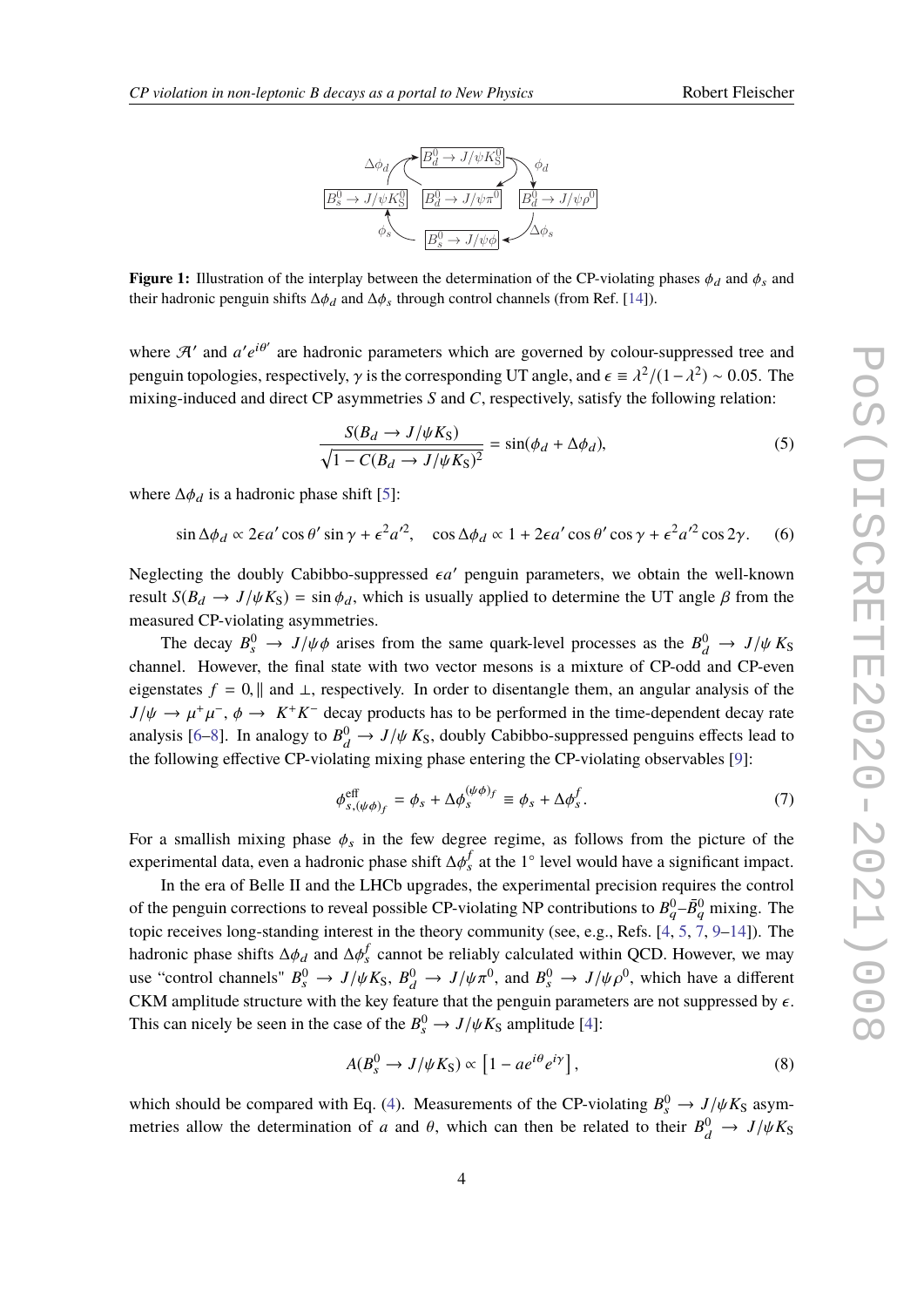counterparts through the *U*-spin symmetry of strong interactions,  $ae^{i\theta} = a'e^{i\theta'}$ , thereby allowing us to take these effects into account in the determination of  $\phi_d$  from Eq. [\(5\)](#page-3-0).

In Ref. [\[14\]](#page-10-0), a simultaneous strategy of various control channels was proposed and applied to the currently available data, utilising the *SU*(3) flavour symmetry of strong interactions. The point is that there is a subtle interplay between the mixing phases and decays, as illustrated in Fig. [1.](#page-3-1) For a detailed discussion, also of the numerical analysis with correlation plots, the reader is referred to that paper and the recent update in Ref. [\[15\]](#page-10-4). Let us here just give the main numerical results:

$$
a = 0.14^{+0.17}_{-0.11}, \quad \theta = \left(173^{+35}_{-45}\right)^\circ, \quad \phi_d = \left(44.4^{+1.6}_{-1.5}\right)^\circ, \tag{9}
$$

which should be compared with the measured value  $\phi_{d,J/\psi K^0}^{\text{eff}} = (43.6 \pm 1.4)^\circ$ , and

<span id="page-4-0"></span>
$$
a_V = 0.044^{+0.0.085}_{-0.038}
$$
,  $\theta_V = \left(306^{+48}_{-112}\right)^\circ$ ,  $\phi_s = -(4.2 \pm 1.4)^\circ$ , (10)

which should be compared with  $\phi_{s,J/\psi\phi}^{\text{eff}} = -(4.1 \pm 1.3)^\circ$ . In the analysis of the  $B_{(s)} \to J/\psi V$ <br>modes polarisation-dependent effects had to be ignored due to the current lack of data. In the modes, polarisation-dependent effects had to be ignored due to the current lack of data. In the future, it would be important to make polarisation-dependent measurements, which could then be implemented in the strategy to further refine the analysis. The results in Eq. [\(10\)](#page-4-0) correspond to the penguin shift  $\Delta\phi_s = \left(0.14_{-0.70}^{+0.54}\right)^\circ$ . Using Eq. [\(3\)](#page-2-1) with  $\phi_s^{\text{SM}} = -2\lambda^2\eta = -(2.01 \pm 0.12)^\circ$ yields  $\phi_s^{\text{NP}} = -(2.2 \pm 1.4)^\circ$ . The future scenarios studied in Ref. [\[15\]](#page-10-4) show that CP-violating NP effects could be revealed in the high-precision era with  $5\sigma$  significance. On the other hand, for the  $B_d$ -meson system, the SM prediction of  $\phi_d$  is a limiting factor, thereby making  $\phi_d$  less favourable.

The strategy presented in Ref. [\[14\]](#page-10-0) provides also interesting insights into factorisation. Having the hadronic penguin parameters at hand and using information from semileptonic *B* decays to minimise the impact of hadronic form factors, effective colour-suppression factors  $a_2$  can be determined from the data, showing agreement with the picture of naive factorisation. This is an interesting finding as factorisation is – a priori – not expected to work well in these colour-suppressed decays. Using these results, non-factorisable *SU*(3)-breaking effects can be constrained at the 5% level, thereby showing that the method to control the penguin effects through control channels is robust.

### 3. The  $B_s^0 \to D_s^{\mp} K^{\pm}$  puzzle

In the SM, the decays  $\overline{B}_s^0 \to D_s^+ K^-$  and  $B_s^0 \to D_s^+ K^-$  arise from colour-allowed tree topologies. Since both  $\overline{B}_s^0$  $s<sup>0</sup>$  and  $B<sup>0</sup>$  mesons may decay into the same final state  $D<sub>s</sub><sup>+</sup> K<sup>-</sup>$ , we obtain CP violation through interference effects between the decay paths that are due to the  $B_s^0-\overline{B}_s^0$  oscillations [\[16–](#page-10-5)[18\]](#page-10-6). The corresponding observables arise in the time-dependent rate asymmetry

$$
\frac{\Gamma(B_s^0(t) \to D_s^+ K^-) - \Gamma(\bar{B}_s^0(t) \to D_s^+ K^-)}{\Gamma(B_s^0(t) \to D_s^+ K^-) + \Gamma(\bar{B}_s^0(t) \to D_s^+ K^-)} = \frac{C \cos(\Delta M_s t) + S \sin(\Delta M_s t)}{\cosh(y_s t/\tau_{B_s}) + \mathcal{A}_{\Delta \Gamma} \sinh(y_s t/\tau_{B_s})},\tag{11}
$$

where  $\Delta M_s$  is the mass difference of the  $B_s$  mass eigenstates and  $y_s \equiv \Delta \Gamma_s / (2 \Gamma_s) = 0.062 \pm 0.004$ characterises their decay width difference. A similar expression, with observables  $\overline{C}$ ,  $\overline{S}$  and  $\overline{A}_{\Delta\Gamma}$ , holds for the decays into the CP-conjugate final state  $D_s^- K^+$ . The quantities

$$
C = \frac{1 - |\xi|^2}{1 + |\xi|^2}, \quad S = \frac{2 \operatorname{Im} \xi}{1 + |\xi|^2}, \quad \mathcal{A}_{\Delta \Gamma} = \frac{2 \operatorname{Re} \xi}{1 + |\xi|^2}
$$
(12)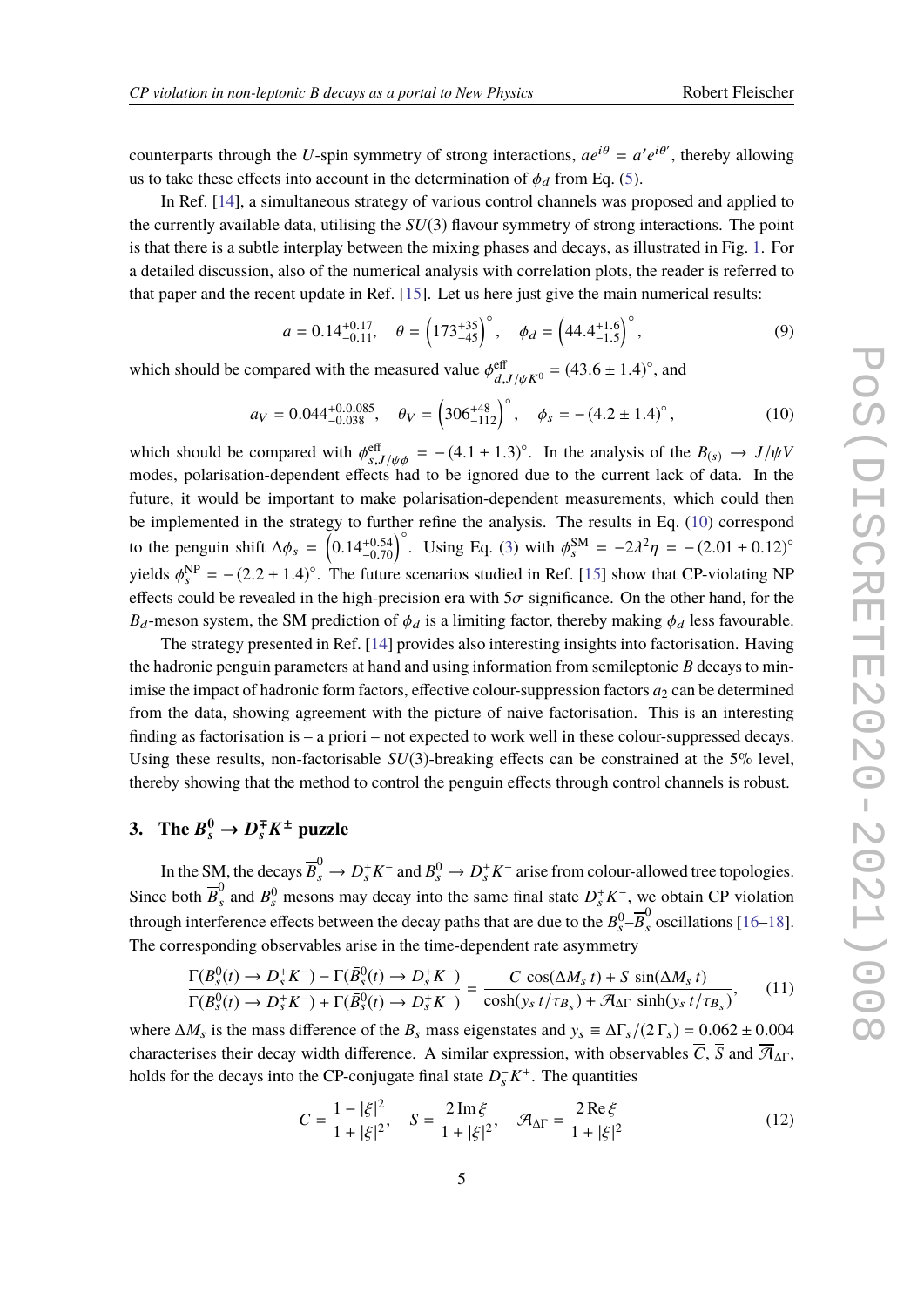and their CP-conjugates can be extracted from the time-dependent rate asymmetries, allowing the determination of the observables  $\xi$  and  $\overline{\xi}$ . In their product, the hadronic parameters cancel [\[17\]](#page-10-7):

<span id="page-5-0"></span>
$$
\xi \times \bar{\xi} = e^{-i2(\phi_s + \gamma)}.
$$
\n(13)

Consequently, the CP-violating phase  $\phi_s + \gamma$  can be determined in a theoretically clean way [\[16,](#page-10-5) [17\]](#page-10-7). Since  $\phi_s$  is determined through  $B_s^0 \to J/\psi \phi$  and similar modes, as discussed in the previous section, the UT angle  $\gamma$  can be extracted.

In Ref. [\[19\]](#page-10-8), the LHCb collaboration reported an experimental analysis of CP violation in the  $B_s^0 \to D_s^{\pm} K^{\pm}$  system, finding the result  $\gamma = (128^{+17}_{-22})^{\circ}$  (mod 180°). Here the SM relation  $C + \overline{C} = 0$ was assumed. The result for  $\gamma$  is puzzling since analyses of the UT and other  $\gamma$  determinations using pure tree decays give values in the  $70^\circ$  regime  $[2, 20]$  $[2, 20]$  $[2, 20]$ .

This intriguing situation has recently been studied in detail in Refs. [\[21,](#page-10-10) [22\]](#page-10-11). Using

$$
\tan(\phi_s + \gamma) = -\left[\frac{\overline{S} + S}{\overline{\mathcal{A}}_{\Delta \Gamma} + \mathcal{A}_{\Delta \Gamma}}\right], \quad \tan \delta_s = \left[\frac{\overline{S} - S}{\overline{\mathcal{A}}_{\Delta \Gamma} + \mathcal{A}_{\Delta \Gamma}}\right],
$$
(14)

where  $\delta_s$  is the CP-conserving strong phase difference between the  $\overline{B}_s^0 \to D_s^+ K^-$  and  $B_s^0 \to D_s^+ K^$ decay amplitudes, a transparent determination of these parameters is possible. The corresponding analysis gives a picture in full agreement with the complex LHCb fit. The solutions modulo 180° can actually be excluded, since the corresponding  $\delta_s$  around 180 $\degree$  would be in conflict with factorisation, while  $\delta_s = (-2^{+13}_{-14})^\circ$  is in excellent agreement with this theoretical framework.

How could NP effects enter this measurement? They could give rise to new CP-violating contributions to  $B_s^0$ – $\overline{B}_s^0$  mixing, thereby affecting  $\phi_s$ . However, such effects are included as this phase is determined through  $B_s^0 \to J/\psi \phi$  and penguin control modes. Using the corresponding<br>unlus taking penguin corrections into account objets the LUCh result to  $u = (121 \pm 17)^{\circ}$ value taking penguin corrections into account shifts the LHCb result to  $\gamma = (131^{+17}_{-22})^{\circ}$ .

Consequently, this puzzling value of  $\gamma$  would require NP contributions – with new sources of CP violation – at the decay amplitude level of the  $B_s^0 \to D_s^{\mp} K^{\pm}$  system. Such effects should manifest themselves also in the branching ratios of the corresponding decays. Concerning the branching ratios of  $B_s$  decays, there are subtleties due to  $B_s^0$  $-\overline{B}_s^0$  mixing [\[18,](#page-10-6) [23\]](#page-10-12). The "theoretical" branching ratios refer to a situation where the mixing effects are "switched off":

$$
\mathcal{B}_{\text{th}} \equiv \frac{1}{2} \left[ \mathcal{B}(\bar{B}_s^0 \to D_s^+ K^-)_{\text{th}} + \mathcal{B}(B_s^0 \to D_s^+ K^-)_{\text{th}} \right]. \tag{15}
$$

The observable  $\xi$  allows us to disentangle the decay paths (in analogy for  $D_s^- K^+$ ):

$$
\mathcal{B}(\bar{B}_s^0 \to D_s^+ K^-)_{\text{th}} = 2 \left( \frac{|\xi|^2}{1 + |\xi|^2} \right) \mathcal{B}_{\text{th}}, \quad \mathcal{B}(B_s^0 \to D_s^+ K^-)_{\text{th}} = 2 \left( \frac{1}{1 + |\xi|^2} \right) \mathcal{B}_{\text{th}}.
$$
 (16)

The "experimental" branching ratios refer to the following time-integrated rates:

$$
\mathcal{B}_{\exp} = \frac{1}{2} \int_0^\infty \left[ \Gamma(\bar{B}_s^0(t) \to D_s^+ K^-) + \Gamma(B_s^0(t) \to D_s^+ K^-) \right] dt,\tag{17}
$$

and are related to the theoretical branching ratios through

$$
\mathcal{B}_{\text{th}} = \left[\frac{1 - y_s^2}{1 + \mathcal{A}_{\Delta \Gamma_s} y_s}\right] \mathcal{B}_{\text{exp}}.\tag{18}
$$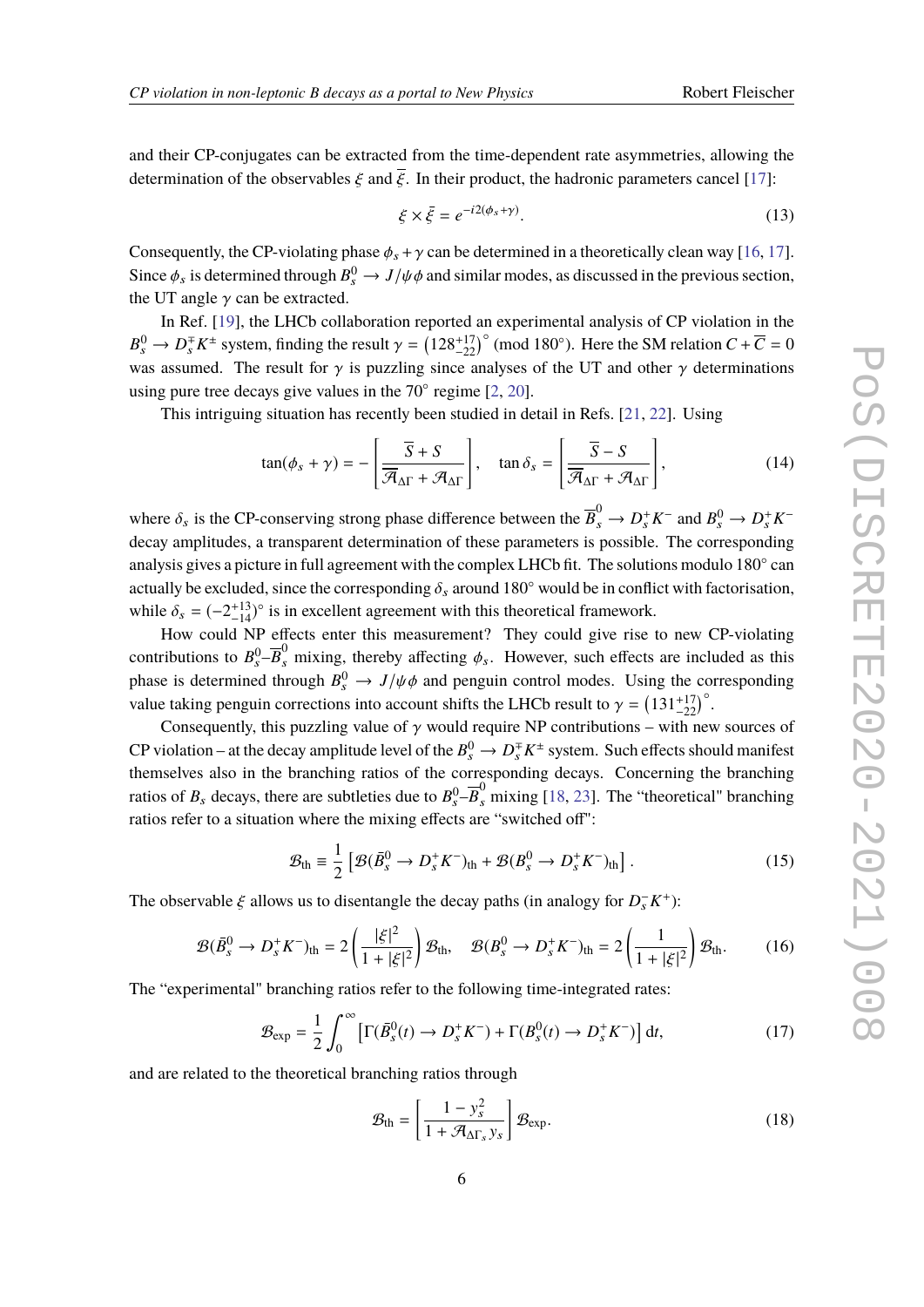

<span id="page-6-0"></span>**Figure 2:** Experimental and SM values of the  $|a_1|$  parameters for various decay processes [\[21,](#page-10-10) [22\]](#page-10-11).

Unfortunately, only a measurement of the following average is available:

$$
\mathcal{B}_{\Sigma}^{\text{exp}} \equiv \mathcal{B}_{\text{exp}} + \bar{\mathcal{B}}_{\text{exp}} \equiv 2 \langle \mathcal{B}_{\text{exp}} \rangle = (2.27 \pm 0.19) \times 10^{-4}.
$$
 (19)

Assuming the SM, as the LHCb collaboration, yields

$$
\mathcal{B}_{\text{th}} = \bar{\mathcal{B}}_{\text{th}} = \left[ \frac{1 - y_s^2}{1 + y_s \langle \mathcal{A}_{\Delta \Gamma} \rangle_+} \right] \langle \mathcal{B}_{\text{exp}} \rangle \quad \text{with} \quad \langle \mathcal{A}_{\Delta \Gamma} \rangle_+ \equiv \frac{\overline{\mathcal{A}}_{\Delta \Gamma} + \mathcal{A}_{\Delta \Gamma}}{2} . \tag{20}
$$

Finally, the following branching ratios can be extracted from the data:

$$
\mathcal{B}(\bar{B}_s^0 \to D_s^+ K^-)_{\text{th}} = (1.94 \pm 0.21) \times 10^{-4}, \quad \mathcal{B}(B_s^0 \to D_s^+ K^-)_{\text{th}} = (0.26 \pm 0.12) \times 10^{-4}. \tag{21}
$$

The framework for the interpretation of these quantities is provided by factorisation, which is well supported through the measured  $\delta_s$ . In order to minimise the impact of hadronic form factor uncertainties, it is useful to introduce ratios with respect to semileptonic *B* decays [\[21,](#page-10-10) [22\]](#page-10-11):

$$
R_{D_s^+ K^-} \equiv \frac{\mathcal{B}(\overline{B}_s^0 \to D_s^+ K^-)_{\text{th}}}{\mathrm{d}\mathcal{B}\left(\overline{B}_s^0 \to D_s^+ \ell^- \bar{\nu}_{\ell}\right) / \mathrm{d}q^2|_{q^2 = m_K^2}} = 6\pi^2 f_K^2 |V_{us}|^2 X_{D_s K} |a_{1 \text{ eff}}^{D_s K}|^2, \tag{22}
$$

where  $f_K$  is the kaon decay constant,  $V_{us}$  denotes the corresponding CKM matrix element, and  $X_{D_sK}$  is a calculable quantity governed by phase-space effects. In the parameter

$$
a_{1 \text{ eff}}^{D_s K} = a_1^{D_s K} \left( 1 + \frac{E_{D_s K}}{T_{D_s K}} \right),\tag{23}
$$

where  $a_1^{D_s K}$  $L_1^{D_s K}$  characterizes factorisation of the colour-allowed tree amplitude  $T_{D_s K}$ , which is a "showcase" example for factorization predicting  $|a_1^{D_s K}|$  $\binom{D_s \kappa}{1} = 1.07 \pm 0.02$  [\[24–](#page-10-13)[26\]](#page-11-0), while the non-factorisable<br>revealed to see  $\frac{11}{16}$   $\frac{E}{16} = \frac{17}{120} = 1.00 \pm 0.08$ . Finally exchange amplitude  $E_{D_sK}$  is constrained through data as  $|1 + E_{D_sK}/T_{D_sK}| = 1.00 \pm 0.08$ . Finally, the experimental data give  $|a_1^{D_s K}|$  $\left| \frac{D_s \kappa}{1} \right| = 0.82 \pm 0.11$ , which is significantly smaller than the QCD factorisation prediction. Interestingly, the data give a similar pattern for the  $\overline{B}_s^0 \to K^+ D_s^-$  channel, with  $|a_1^{KD_s}$  $\binom{16}{12}$  = 0.77 ± 0.19. Consequently, this puzzling finding complements the intriguing for v existence from the CP violating electrophics as would be supported by CP violating pattern for  $\gamma$  arising from the CP-violating observables, as would be suggested by CP-violating NP contributions entering the corresponding decay amplitudes. This result is even more exciting since analogous patterns arise in decays with similar dynamics as summarised in Fig. [2,](#page-6-0) where  $\bar{B}^0_d \to D_d^+ K^-$  stands out with a discrepancy of 4.8  $\sigma$ . Puzzlingly small branching ratios for this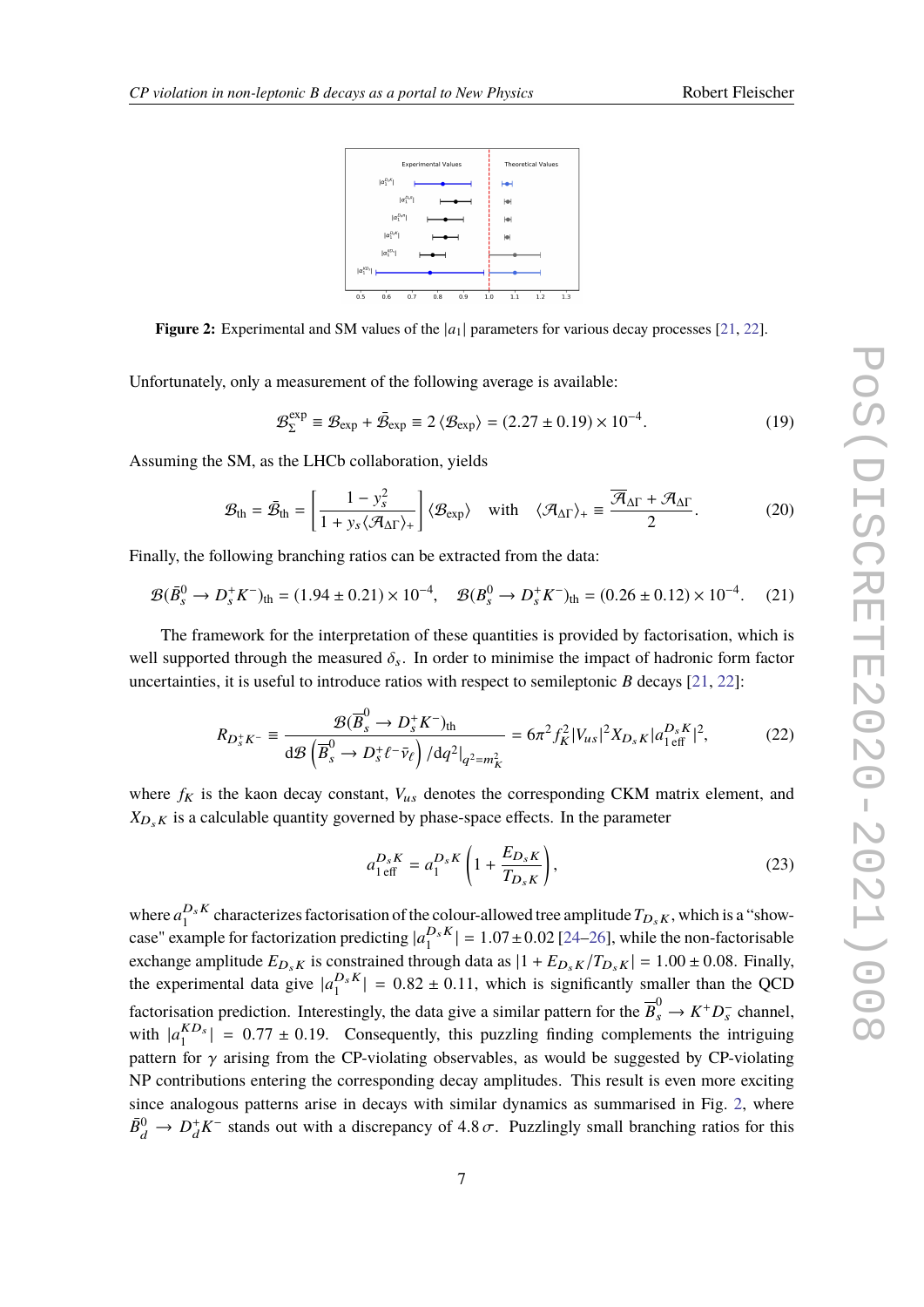<span id="page-7-0"></span>

**Figure 3:** Correlations between the NP parameters of the  $B_s^0 \to D_s^{\mp} K^{\pm}$  system [\[21,](#page-10-10) [22\]](#page-10-11).

mode and the  $\bar{B}^0_d \to D_d^+$ analysed within NP physics beyond the SM  $[29-31]$  $[29-31]$ . The interesting possibility of NP effects in  $\overline{B}_s^0$  →  $D_s^+\pi^-$  decays were also noted in Refs. [\[27,](#page-11-1) [28\]](#page-11-2), and have been<br>so havend the SM 500, 211. The interesting negativity of ND effects in non-leptonic tree-level decays of *B* mesons was discussed in detail in Refs. [\[32,](#page-11-5) [33\]](#page-11-6).

In order to take NP effects into account, the  $\overline{B}_s^0 \to D_s^+ K^-$  amplitude can be generalised as

$$
A(\overline{B}_s^0 \to D_s^+ K^-) = A(\overline{B}_s^0 \to D_s^+ K^-)_{\rm SM} \left[ 1 + \bar{\rho} e^{i\bar{\delta}} e^{+i\bar{\varphi}} \right], \quad \bar{\rho} e^{i\bar{\delta}} e^{i\bar{\varphi}} \equiv \frac{A(\bar{B}_s^0 \to D_s^+ K^-)_{\rm NP}}{A(\bar{B}_s^0 \to D_s^+ K^-)_{\rm SM}}, \quad (24)
$$

where  $\bar{\delta}$  and  $\bar{\varphi}$  are CP-conserving and CP-violating phases, respectively. An analogous expression holds for the  $\overline{B}_s^0 \to D_s^- K^+$  channel. The generalisation of the SM relation [\(13\)](#page-5-0) is given as follows:

$$
\xi \times \bar{\xi} = \sqrt{1 - 2\left[\frac{C + \bar{C}}{(1 + C)\left(1 + \bar{C}\right)}\right]} e^{-i[2(\phi_s + \gamma_{\text{eff}})]},\tag{25}
$$

with  $\gamma$  entering through the "effective" angle

$$
\gamma_{\text{eff}} \equiv \gamma + \frac{1}{2} \left( \Delta \Phi + \Delta \bar{\Phi} \right) = \gamma - \frac{1}{2} \left( \Delta \varphi + \Delta \bar{\varphi} \right),\tag{26}
$$

where the NP phase shifts can be expressed in terms of  $\bar{\rho}$ ,  $\bar{\delta}$ ,  $\bar{\varphi}$  and their CP conjugates as discussed in detail in Refs. [\[21,](#page-10-10) [22\]](#page-10-11). Using the experimental information encoded in the branching ratios and CP asymmetries, the constraints on the NP parameters shown in Fig. [3](#page-7-0) can be obtained for the central values of the observables. Taking also the uncertainties into account, NP amplitudes in the (30-50)% range of the SM amplitudes could accommodate the current experimental data.

#### **4.** The  $B \to \pi K$  puzzle

Interestingly,  $B \to \pi K$  decays are dominated by QCD penguin topologies since  $\overline{b} \to \overline{u}u\overline{s}$  tree topologies are strongly CKM suppressed with respect to the penguin contributions. Electroweak (EW) penguins allow us to divide the  $B \to \pi K$  system into two classes: In the  $B_d^0 \to \pi^- K^+$  and  $B_d^+ \to -\pi^+ K^0$  decays FW convince are colour suppressed and have a place minor rale. On the other  $B^+ \to \pi^+ K^0$  decays, EW penguins are colour-suppressed and hence play a minor role. On the other hand, in the  $B_0^0 \to \pi^0 K^0$  and  $B^+ \to \pi^0 K^+$  modes, EW penguins may enter in colour-allowed form and therefore play a sizeable role, even competing with tree contributions [\[34–](#page-11-7)[37\]](#page-11-8).

A particularly interesting situation arises in the  $B_d^0 \to \pi^0 K_S$  decay [\[38](#page-11-9)[–40\]](#page-11-10), which offers the following CP-violating time-dependent rate asymmetry:

$$
\frac{\Gamma(\overline{B}_d^0(t) \to \pi^0 K_S) - \Gamma(B_d^0(t) \to \pi^0 K_S)}{\Gamma(\overline{B}_d^0(t) \to \pi^0 K_S) + \Gamma(B_d^0(t) \to \pi^0 K_S)} = A_{\text{CP}}^{\pi^0 K_S} \cos(\Delta M_d t) + S_{\text{CP}}^{\pi^0 K_S} \sin(\Delta M_d t),\tag{27}
$$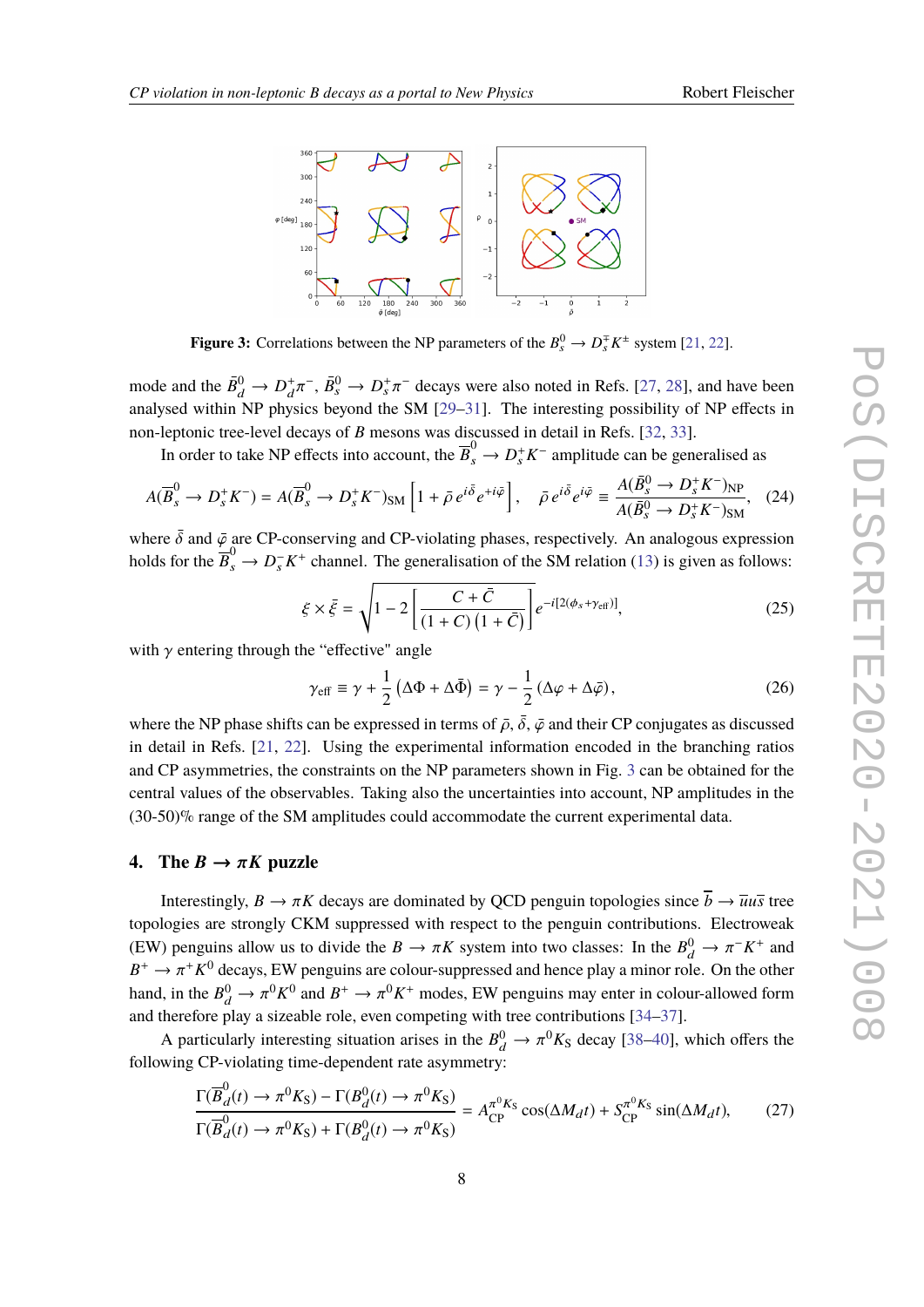

<span id="page-8-3"></span>**Figure 4:** Correlation between the CP asymmetries of  $B_d^0 \to \pi^0 K_S$ , as discussed in the text (from [\[40\]](#page-11-10)).

where  $A_{\text{CP}}^{\pi^0 K_S}$  and  $S_{\text{CP}}^{\pi^0 K_S}$  are the direct and mixing-induced CP asymmetries, respectively. The isospin symmetry of strong interactions implies the relation

<span id="page-8-1"></span>
$$
\sqrt{2}A(B_d^0 \to \pi^0 K^0) + A(B_d^0 \to \pi^- K^+) \equiv 3A_{3/2},\tag{28}
$$

where the  $I = 3/2$  isospin amplitude  $A_{3/2}$  takes the form

$$
3A_{3/2} = -(\hat{T} + \hat{C}) \left( e^{i\gamma} - q e^{i\phi} e^{i\omega} \right). \tag{29}
$$

Here the absolute value of the sum of the colour-allowed and colour-suppressed tree amplitudes  $\hat{T}$ and  $\hat{C}$ , respectively, can be determined with the help of the  $B^+ \to \pi^+$  $<sup>0</sup>$  branching ratio:</sup>

<span id="page-8-2"></span>
$$
|\hat{T} + \hat{C}| = R_{T+C} |V_{us}/V_{ud}| \sqrt{2}|A(B^+ \to \pi^+ \pi^0)|,
$$
\n(30)

where  $R_{T+C} \sim f_K/f_\pi$  describes *SU*(3)-breaking corrections. The EW penguins are described by

<span id="page-8-0"></span>
$$
qe^{i\phi}e^{i\omega} \equiv -\left[\frac{\hat{P}_{EW} + \hat{P}_{EW}^{\text{C}}}{\hat{T} + \hat{C}}\right] = \frac{-3}{2\lambda^2 R_b} \left[\frac{C_9 + C_{10}}{C_1 + C_2}\right] R_q = (0.68 \pm 0.05)R_q, \tag{31}
$$

where  $\hat{P}_{EW}$  and  $\hat{P}_{EW}^C$  are colour-allowed and colour-suppressed amplitudes, respectively,  $R_b$  is the side of the UT from the origin, and  $R_q$  describes  $SU(3)$ -breaking corrections which can be calculated using QCD factorisation techniques and input from lattice QCD [\[38\]](#page-11-9). The  $C_{1,2}$  and *<sup>C</sup>*9,<sup>10</sup> are short-distance Wilson coefficient functions of current–current and EW penguin operators, respectively. Applying the SM values of these coefficients gives the numerical value in Eq. [\(31\)](#page-8-0).

Introducing the angle  $\phi_{00} \equiv \arg(\bar{A}_{00} A_{00}^*)$  between the decay amplitude  $A_{00} \equiv A(B_d^0 \to \pi^0 K^0)$ <br>the CP conjugate  $\bar{A}$  the following relation can be derived. and its CP-conjugate  $\bar{A}_{00}$ , the following relation can be derived:

$$
S_{\rm CP}^{\pi^0 K_{\rm S}} = \sin(\phi_d - \phi_{00}) \sqrt{1 - (A_{\rm CP}^{\pi^0 K_{\rm S}})^2}.
$$
 (32)

Using the isospin relation in Eq. [\(28\)](#page-8-1) with the minimal *SU*(3) input entering Eqs. [\(30\)](#page-8-2) and [\(31\)](#page-8-0), this expression allows the calculation of correlations between the direct and mixing-induced CP asymmetries of the  $B^0_d \to \pi^0 K_S$  decay. Using the current data results in the "Isospin relation" upper<br>hand in Fig. 4. The *unti*cel "Sum mls and isticel" hand is related to sum mlss involving hanglings band in Fig. [4.](#page-8-3) The vertical "Sum rule prediction" band is related to sum rules involving branching ratios and direct CP asymmetries of  $B \to \pi K$  decays [\[41,](#page-11-11) [42\]](#page-11-12). Consequently, we encounter yet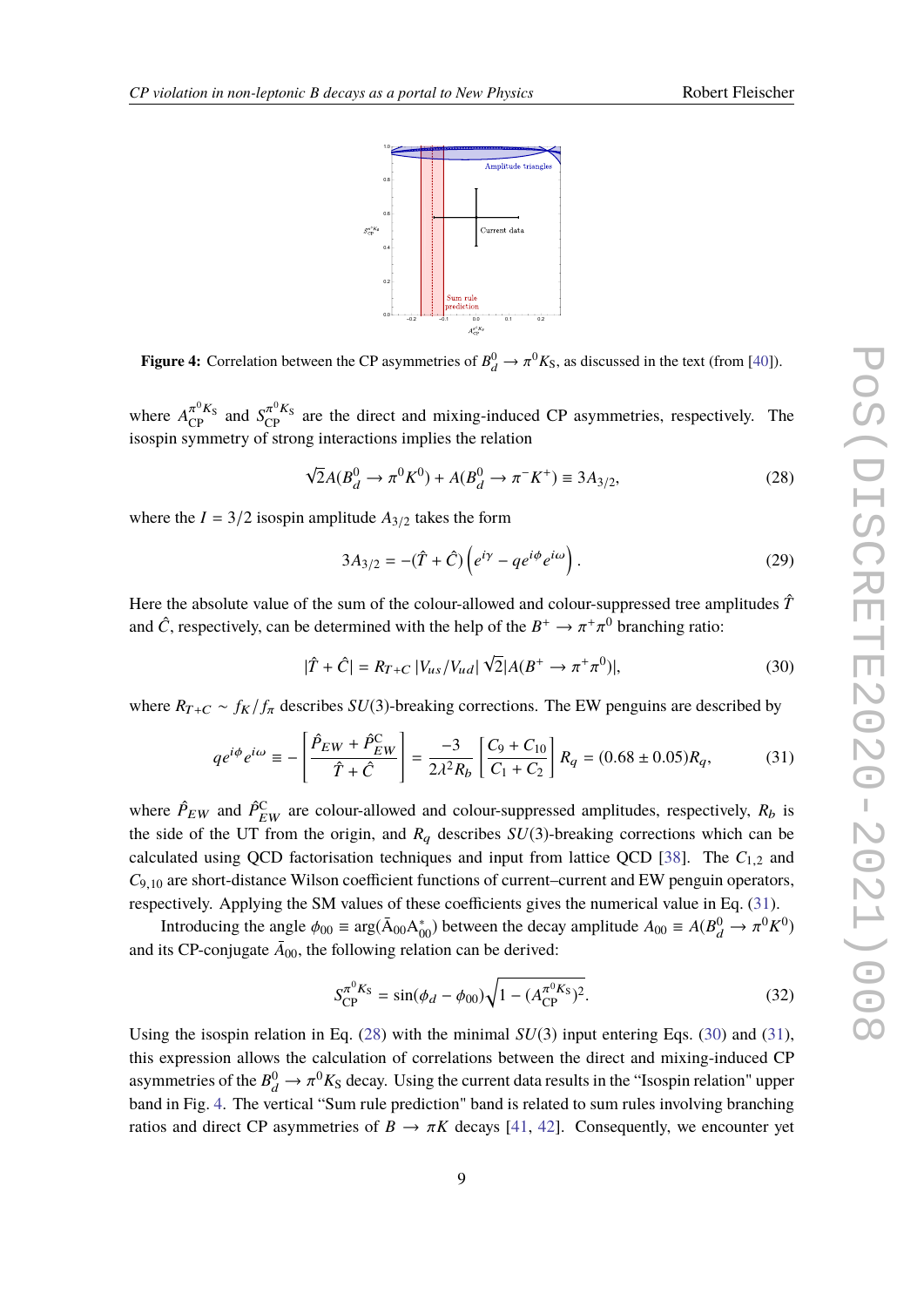another puzzling pattern related to CP violation in non-leptonic *B* decays [\[38–](#page-11-9)[40\]](#page-11-10). Using further information from charged  $B \to \pi K$  decays, which satisfy also an isospin relation in analogy to Eq. [\(28\)](#page-8-1), correlations in the  $\phi$ –*q* plane of the EW penguin parameters can be obtained, as discussed in detail in Ref. [\[40\]](#page-11-10). NP effects with new sources for CP violation entering through such topologies could accommodate the current data.

### **5. Conclusions and outlook**

We are moving towards new frontiers with non-leptonic *B* decays. Concerning the benchmark decays  $B_d^0 \rightarrow J/\psi K_S$  and  $B_s^0 \rightarrow J/\psi \phi$ , penguins corrections can be included through control channels, utilising a combined strategy of various channels. In view of the impressive future precision for  $\phi_d$  and  $\phi_s$ , this will be crucial for matching the experimental with the theoretical precisions. Future measurements of  $\phi_s$  may still result in NP effects with more than  $5\sigma$  significance.

In the  $B_s^0 \rightarrow D_s^{\pm} K^{\pm}$  system, intriguing CP-violating observables were measured that are complemented through puzzling patterns in the  $B_s^0 \to D_s^{\pm} K^{\pm}$  branching ratios, suggesting NP effects in the decay amplitudes. The pattern of the branching ratios is complemented with analogous phenomena in other decays with similar dynamics. A model-independent framework to include and constrain the corresponding NP effects was developed and can be further applied in the future.

Puzzling patterns arise also in  $B \to \pi K$  decays. An amplitude isospin relations with minimal  $SU(3)$  input gives intriguing correlations for the CP asymmetries of the  $B_0^0 \rightarrow \pi^0 K_S$  decay, where mixing induced CD vialation glave a list rate. These patterns could be assessmediated through a mixing-induced CP violation plays a key role. These patterns could be accommodated through a modified electroweak penguin sector, which could arise in NP scenarios with extra Z' bosons.

The current situation raises exciting questions: Could the puzzling patterns in the  $B_s^0 \to D_s^{\mp} K^{\pm}$ and  $B \to \pi K$  decays actually be manifestations of the same kind of New Physics? Could there be links with the "*B* decay anomalies" in semi-leptonic and leptonic rare *B* decays receiving currently a lot of attention? What about specific NP models and links with collider physics and direct NP searches? It will be interesting to shed further light on these topics and questions in the future.

### **References**

- <span id="page-9-0"></span>[1] W. Altmannshofer, plenary talk at this conference.
- <span id="page-9-1"></span>[2] J. Charles, O. Deschamps, S. Descotes-Genon, H. Lacker, A. Menzel, S. Monteil, V. Niess, J. Ocariz, J. Orloff and A. Perez, *et al.* Phys. Rev. D **91** (2015) no.7, 073007 doi:10.1103/PhysRevD.91.073007 [arXiv:1501.05013 [hep-ph]].
- <span id="page-9-2"></span>[3] U. Nierste, plenary talk at this conference.
- <span id="page-9-3"></span>[4] R. Fleischer, Eur. Phys. J. C **10** (1999), 299-306 doi:10.1007/s100529900099 [arXiv:hepph/9903455 [hep-ph]].
- <span id="page-9-4"></span>[5] S. Faller, R. Fleischer, M. Jung, and T. Mannel, Phys. Rev. D **79** (2009), 014030 doi:10.1103/PhysRevD.79.014030 [arXiv:0809.0842 [hep-ph]].
- <span id="page-9-5"></span>[6] A. S. Dighe, I. Dunietz and R. Fleischer, Eur. Phys. J. C **6** (1999), 647-662 doi:10.1007/s100520050372 [arXiv:hep-ph/9804253 [hep-ph]].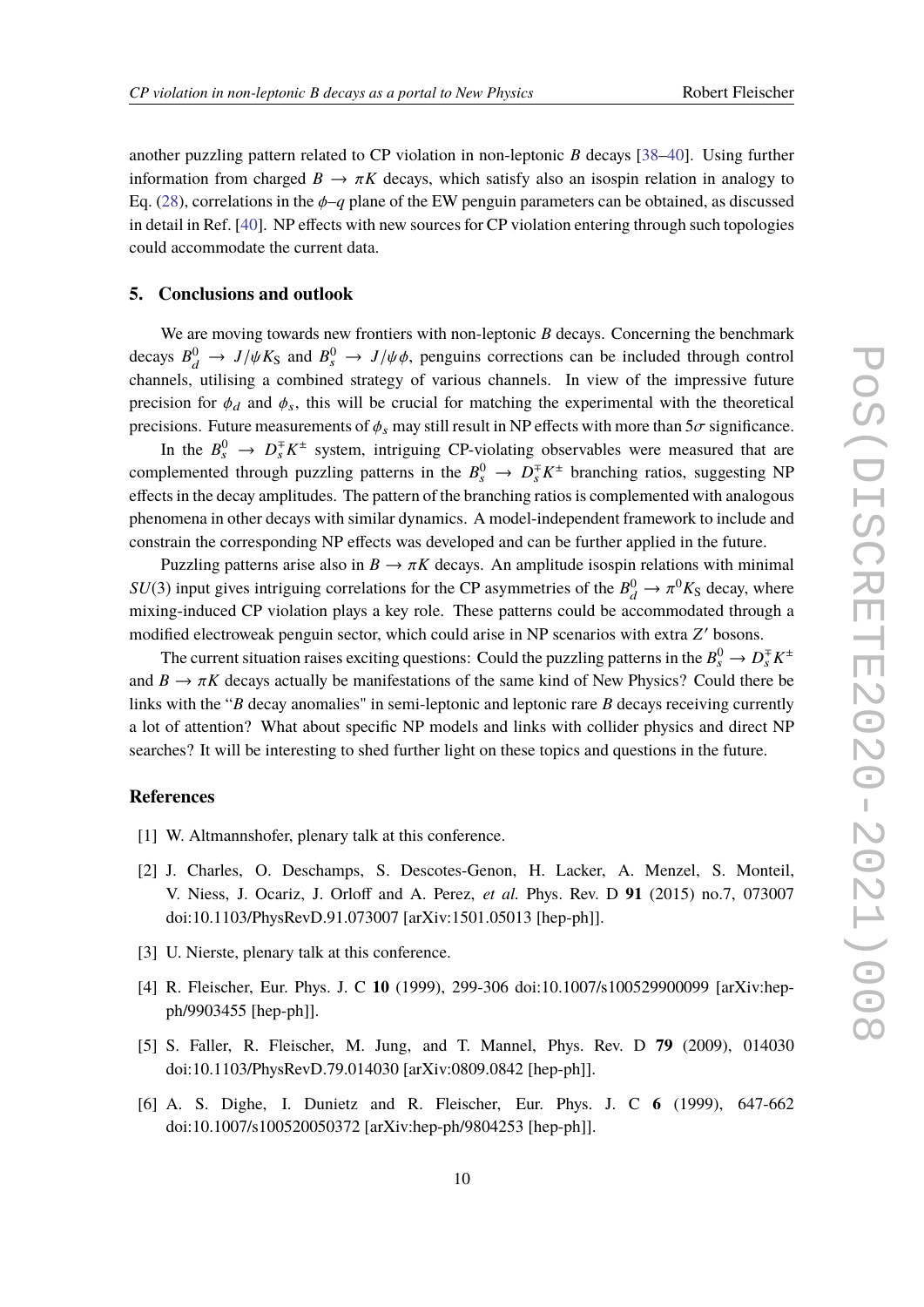- <span id="page-10-3"></span>[7] K. De Bruyn and R. Fleischer, JHEP **03** (2015), 145 doi:10.1007/JHEP03(2015)145 [arXiv:1412.6834 [hep-ph]].
- <span id="page-10-1"></span>[8] I. Dunietz, R. Fleischer and U. Nierste, Phys. Rev. D **63** (2001), 114015 doi:10.1103/PhysRevD.63.114015 [arXiv:hep-ph/0012219 [hep-ph]].
- <span id="page-10-2"></span>[9] S. Faller, R. Fleischer and T. Mannel, Phys. Rev. D **79** (2009), 014005 doi:10.1103/PhysRevD.79.014005 [arXiv:0810.4248 [hep-ph]].
- [10] M. Ciuchini, M. Pierini and L. Silvestrini, Phys. Rev. Lett. **95** (2005), 221804 doi:10.1103/PhysRevLett.95.221804 [arXiv:hep-ph/0507290 [hep-ph]] and arXiv:1102.0392 [hep-ph]].
- [11] M. Gronau and J. L. Rosner, Phys. Lett. B **672** (2009), 349-353 doi:10.1016/j.physletb.2009.01.049 [arXiv:0812.4796 [hep-ph]].
- [12] M. Jung, Phys. Rev. D **86** (2012), 053008 doi:10.1103/PhysRevD.86.053008 [arXiv:1206.2050 [hep-ph]].
- [13] P. Frings, U. Nierste and M. Wiebusch, Phys. Rev. Lett. **115** (2015) no.6, 061802 doi:10.1103/PhysRevLett.115.061802 [arXiv:1503.00859 [hep-ph]].
- <span id="page-10-0"></span>[14] M. Z. Barel, K. De Bruyn, R. Fleischer and E. Malami, J. Phys. G **48** (2021) no.6, 065002 doi:10.1088/1361-6471/abf2a2 [arXiv:2010.14423 [hep-ph]].
- <span id="page-10-4"></span>[15] M. Z. Barel, K. De Bruyn, R. Fleischer and E. Malami, [arXiv:2203.14652 [hep-ph]].
- <span id="page-10-5"></span>[16] R. Aleksan, I. Dunietz and B. Kayser, Z. Phys. C **54** (1992), 653-660 doi:10.1007/BF01559494
- <span id="page-10-7"></span>[17] R. Fleischer, Nucl. Phys. B **671** (2003), 459-482 doi:10.1016/j.nuclphysb.2003.08.010 [arXiv:hep-ph/0304027 [hep-ph]].
- <span id="page-10-6"></span>[18] K. De Bruyn, R. Fleischer, R. Knegjens, M. Merk, M. Schiller and N. Tuning, Nucl. Phys. B **868** (2013), 351-367 doi:10.1016/j.nuclphysb.2012.11.012 [arXiv:1208.6463 [hep-ph]].
- <span id="page-10-8"></span>[19] R. Aaij *et al.* [LHCb], JHEP **03** (2018), 059 doi:10.1007/JHEP03(2018)059 [arXiv:1712.07428 [hep-ex]].
- <span id="page-10-9"></span>[20] R. Aaij *et al.* [LHCb], JHEP **12** (2021), 141 doi:10.1007/JHEP12(2021)141 [arXiv:2110.02350 [hep-ex]].
- <span id="page-10-10"></span>[21] R. Fleischer and E. Malami, [arXiv:2109.04950 [hep-ph]].
- <span id="page-10-11"></span>[22] R. Fleischer and E. Malami, [arXiv:2110.04240 [hep-ph]].
- <span id="page-10-12"></span>[23] K. De Bruyn, R. Fleischer, R. Knegjens, P. Koppenburg, M. Merk and N. Tuning, Phys. Rev. D **86** (2012), 014027 doi:10.1103/PhysRevD.86.014027 [arXiv:1204.1735 [hep-ph]].
- <span id="page-10-13"></span>[24] M. Beneke, G. Buchalla, M. Neubert and C. T. Sachrajda, Nucl. Phys. B **591**, 313-418 (2000) doi:10.1016/S0550-3213(00)00559-9 [arXiv:hep-ph/0006124 [hep-ph]].